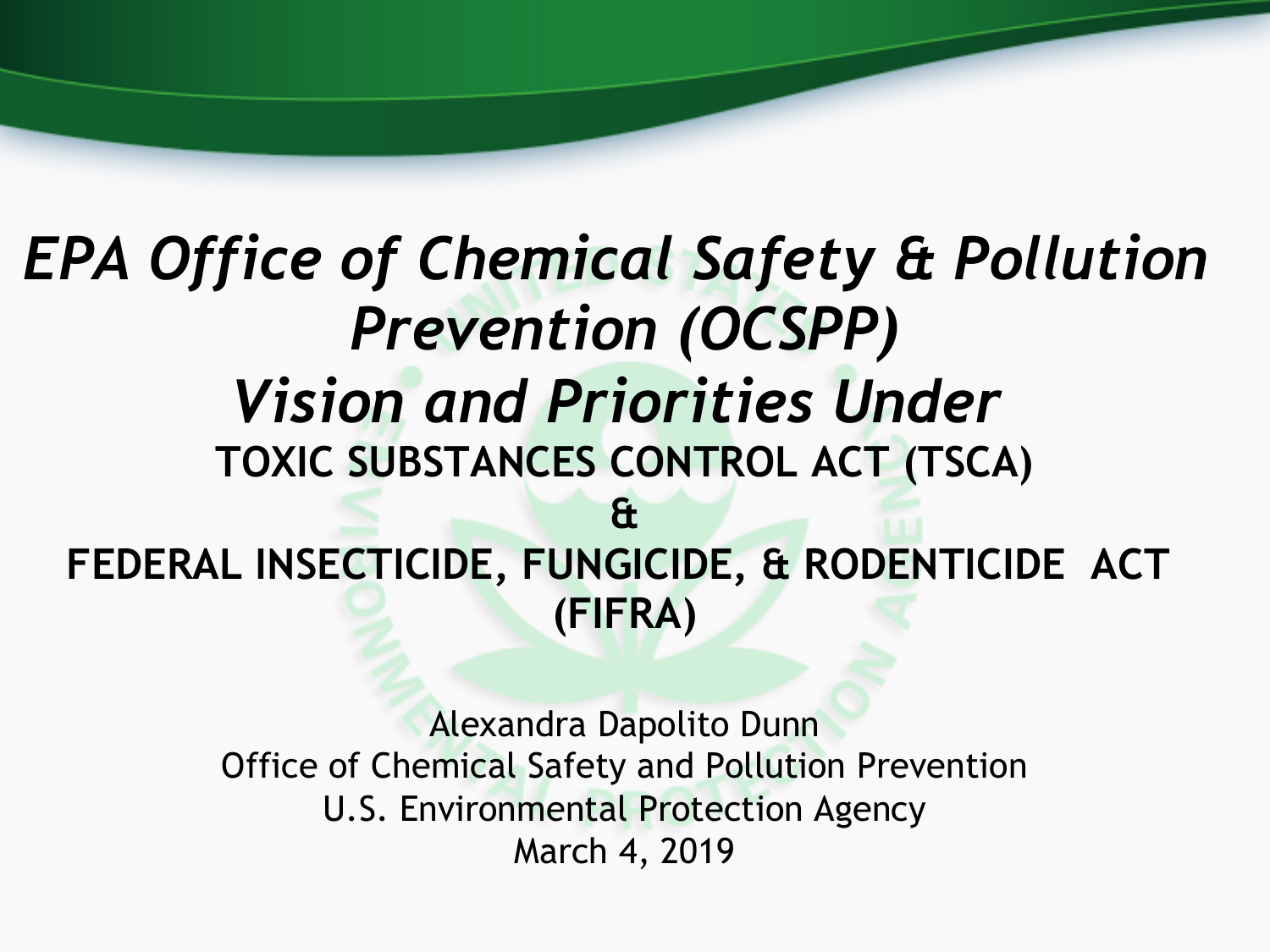

## **TSCA and FIFRA Priorities**

- Delivering results and meeting statutory requirements
- Maintaining transparency and engaging partners, stakeholders, and the public
- Relying on the best available science
- Increasing public confidence in chemical and pesticide safety
- Ensuring environmental justice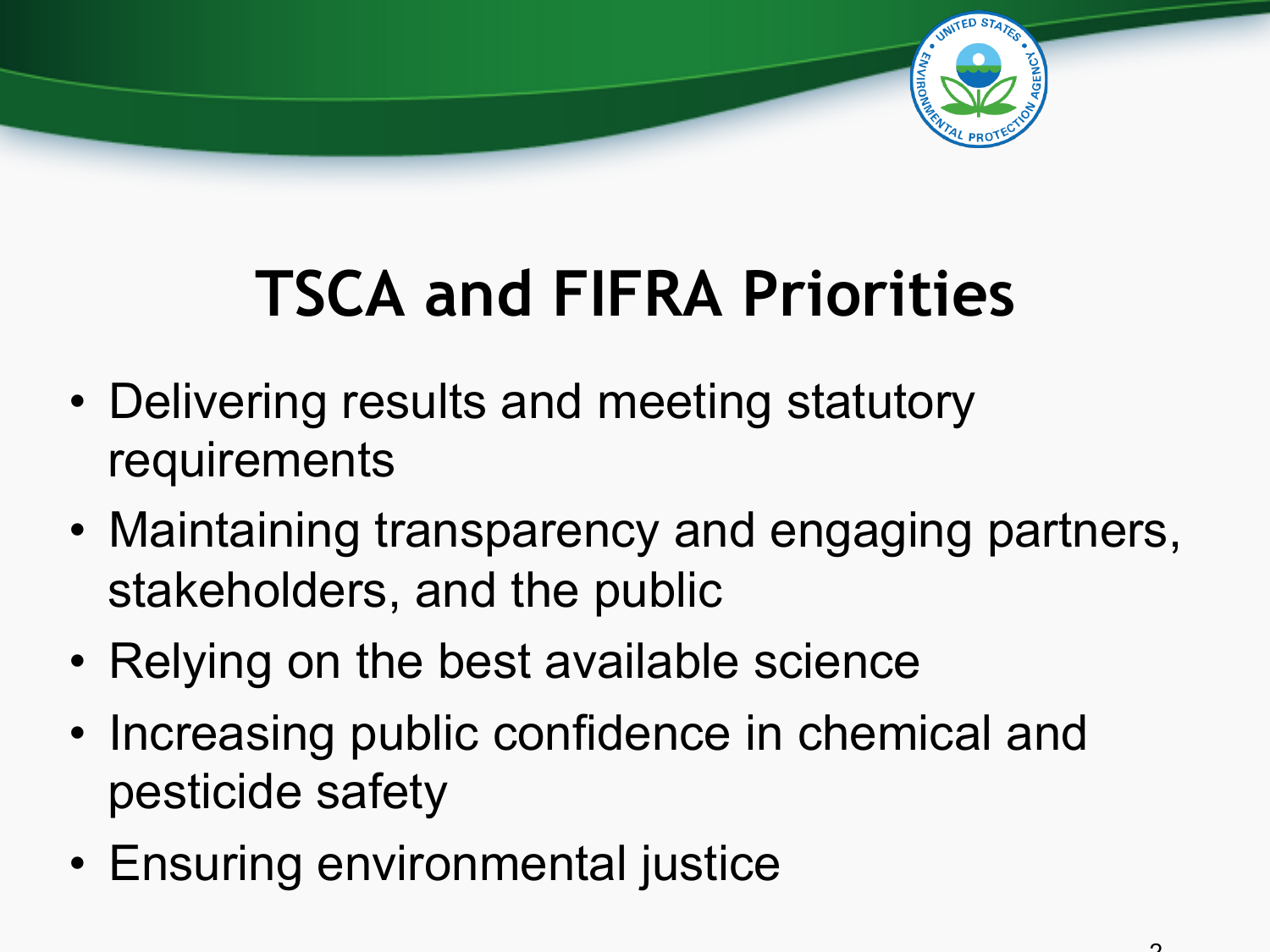



#### **2016 2017**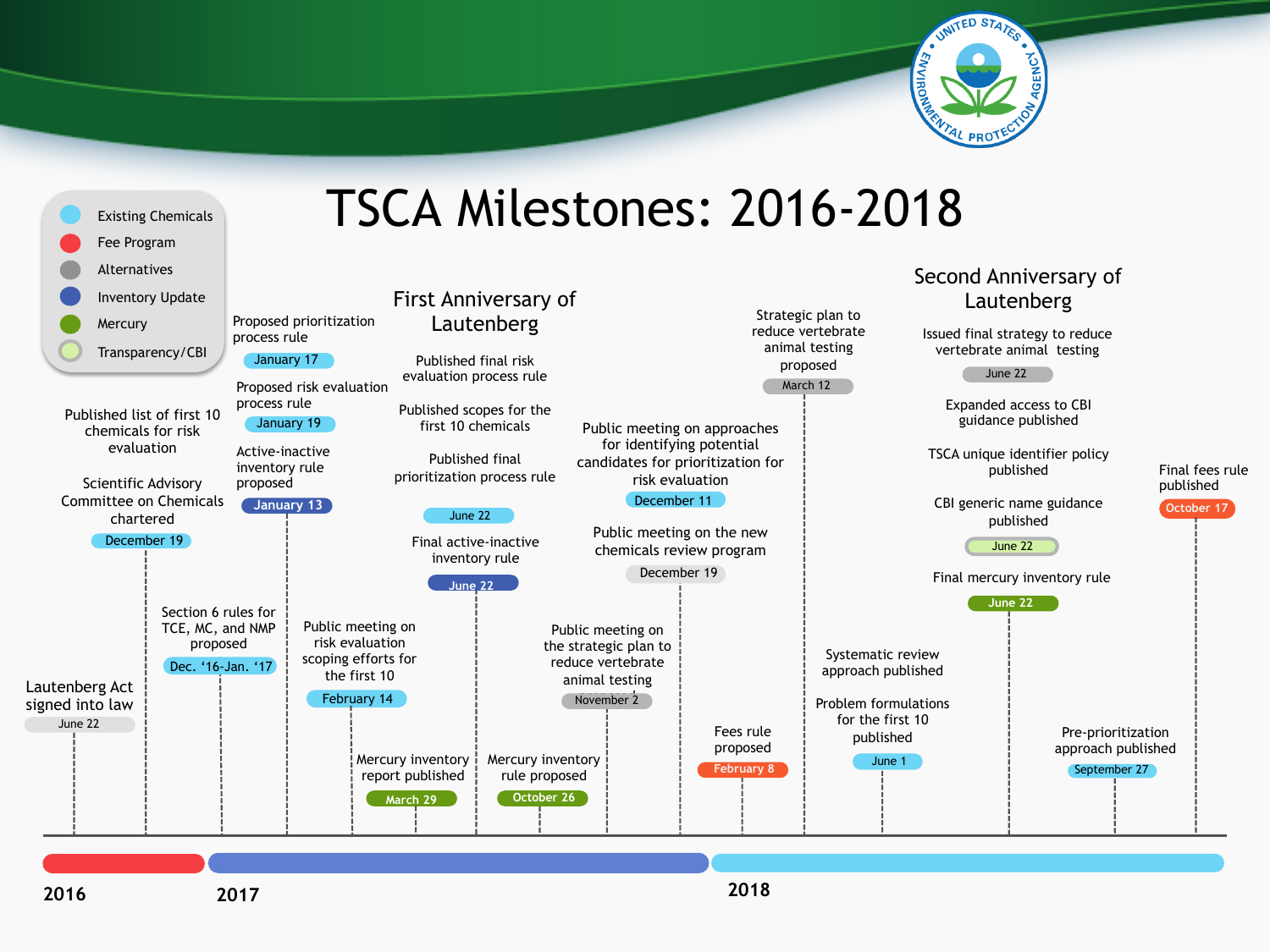# **FIFRA**  *ACCOMPLISHMENTS & PRIORITIES*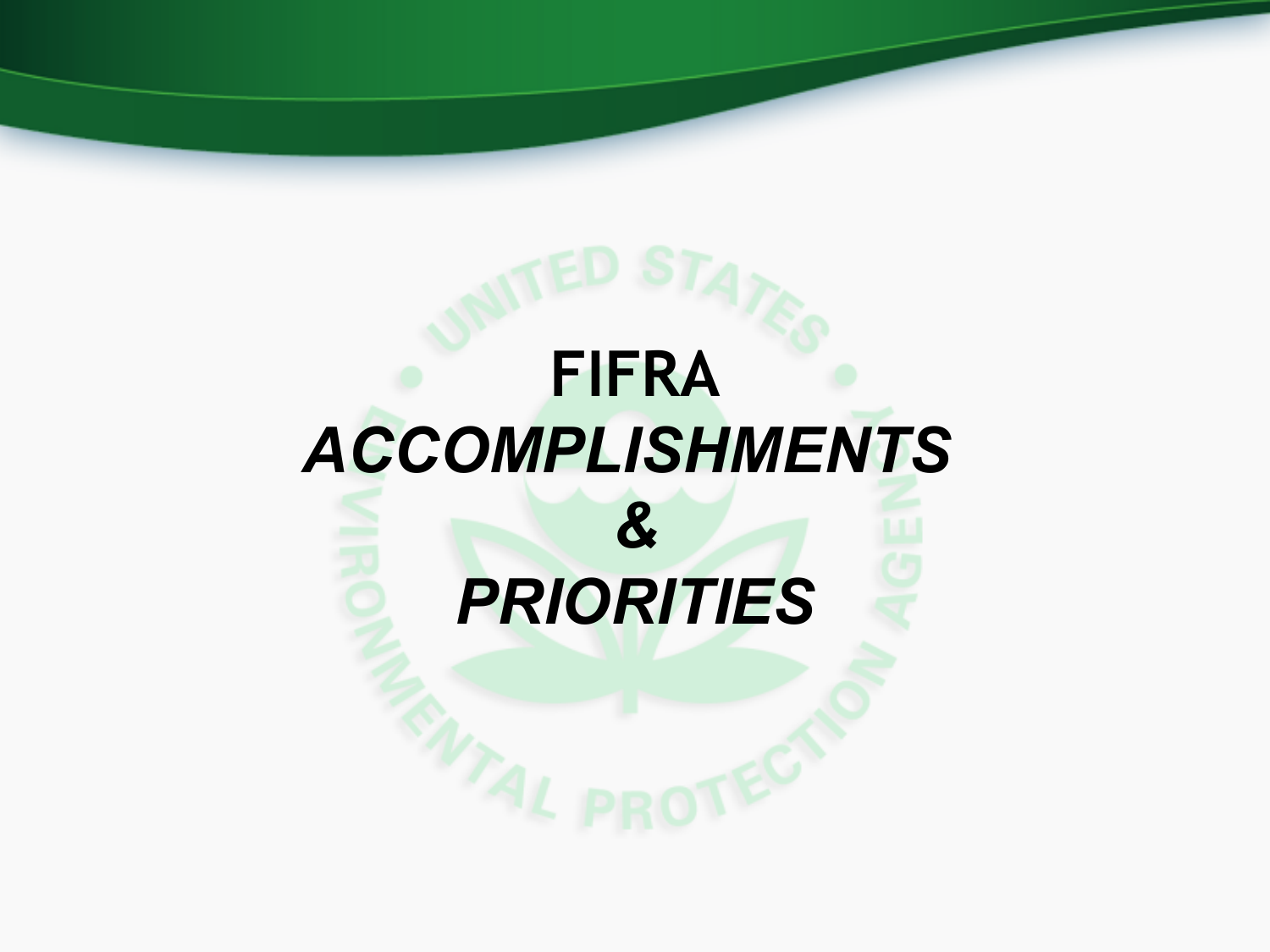

### **2018 Accomplishments Under FIFRA & PRIA**

- Completed 99.7% of registration actions on-time
- Registered 23 new active ingredients and 147 new uses of existing pesticides
- Registration Review --As of end of FY18, OPP has completed:
	- $\sqrt{477}$  draft risk assessments
	- $\checkmark$  385 proposed interim decisions
	- $\checkmark$  326 final or interim decisions
- Worked collaboratively with state and Federal partners
	- Critical in making 2018 decision to extend the "over the top" registrations of dicamba
- Advanced alternatives to animal testing
	- In FY18 alone, OCSPP prevented use of 16,500 test animals and saved the regulated community >\$8.9 million in costs by waiving data requirements.